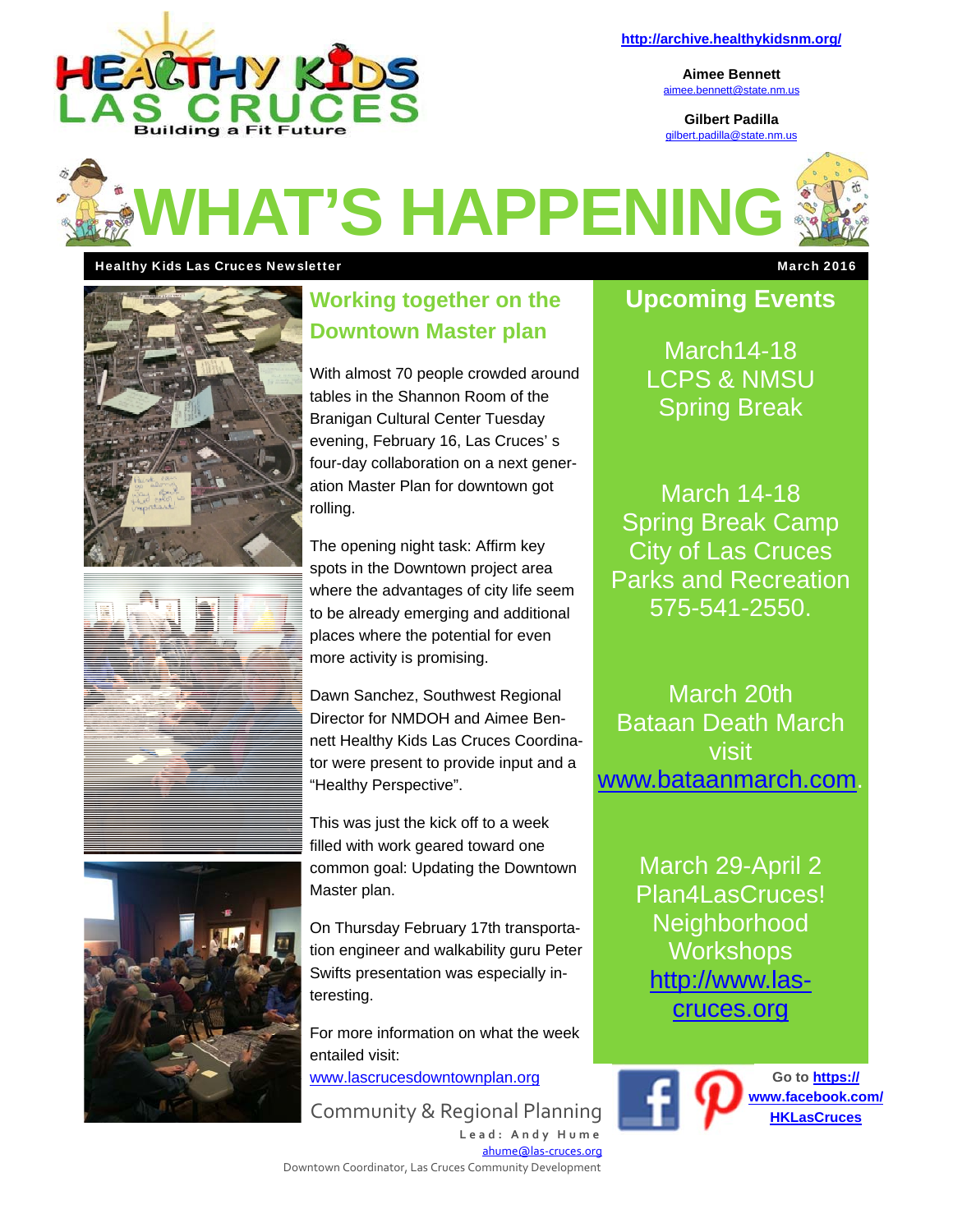

# **South Central Regional Transit District**

launched bus service covering the East and Southern part of Doña Ana County.

> Ride for FREE for 60 days. Schedules are available at: http://www.scrtd.org/Routes-**Schedules**

La Semilla will be hosting a series of *Crop and Cuisine*  workshops with Branigan Cultural Center During the months of March, April and May info here: http://www.las-cruces.org/ departments/communityand-cultural-services/ museum-system/branigancultural-center/publicprograms-and-activities

> Food System **Lead: Aaron Sharratt aaron@lasemillafoodcenter.org**  Director of Development & Administration

Note to editors and news managers: The daily drop-in fee is \$20 per child, not \$15 as stated in the news release issued Feb. 16. Thank you.

### **Spring Break Camp Fee Correction**

The City of Las Cruces Parks & Recreation Department will begin registration for the 2016 Spring Break Camp to be held at Meerscheidt Recreation Center, 1601 E. Hadley Ave., March 14 – March18.

Registration for the full camp will be Feb. 22 through March 11 at the Parks and Recreation Department Offices, 1501 E. Hadley Ave, Monday through Thursday from 8 a.m. to 5 p.m., and Fridays from 8 a.m. to 4 p.m. Attendees may also participate on a daily drop-in basis. This camp is for youth kindergarten through 5<sup>th</sup> grade. Proof of grade will be required.

Camp hours will be 7:45 a.m. to 5:30 p.m. Lunch will not be provided and participants are encouraged to bring a sack lunch and snacks. The program will supply water and sports drinks.

Cost for the camp is \$90 per child for the week or \$20 per child on a daily drop-in basis. Additional cost may be associated with field trips. Cost for field trips will be announced in advance.

For more information call the Parks & Recreation Department at 575/541-2550.









Community & Families **Lead: Mark Johnston**  mjohnston@las‐cruces.org City of Las Cruces Parks and Recreation Director